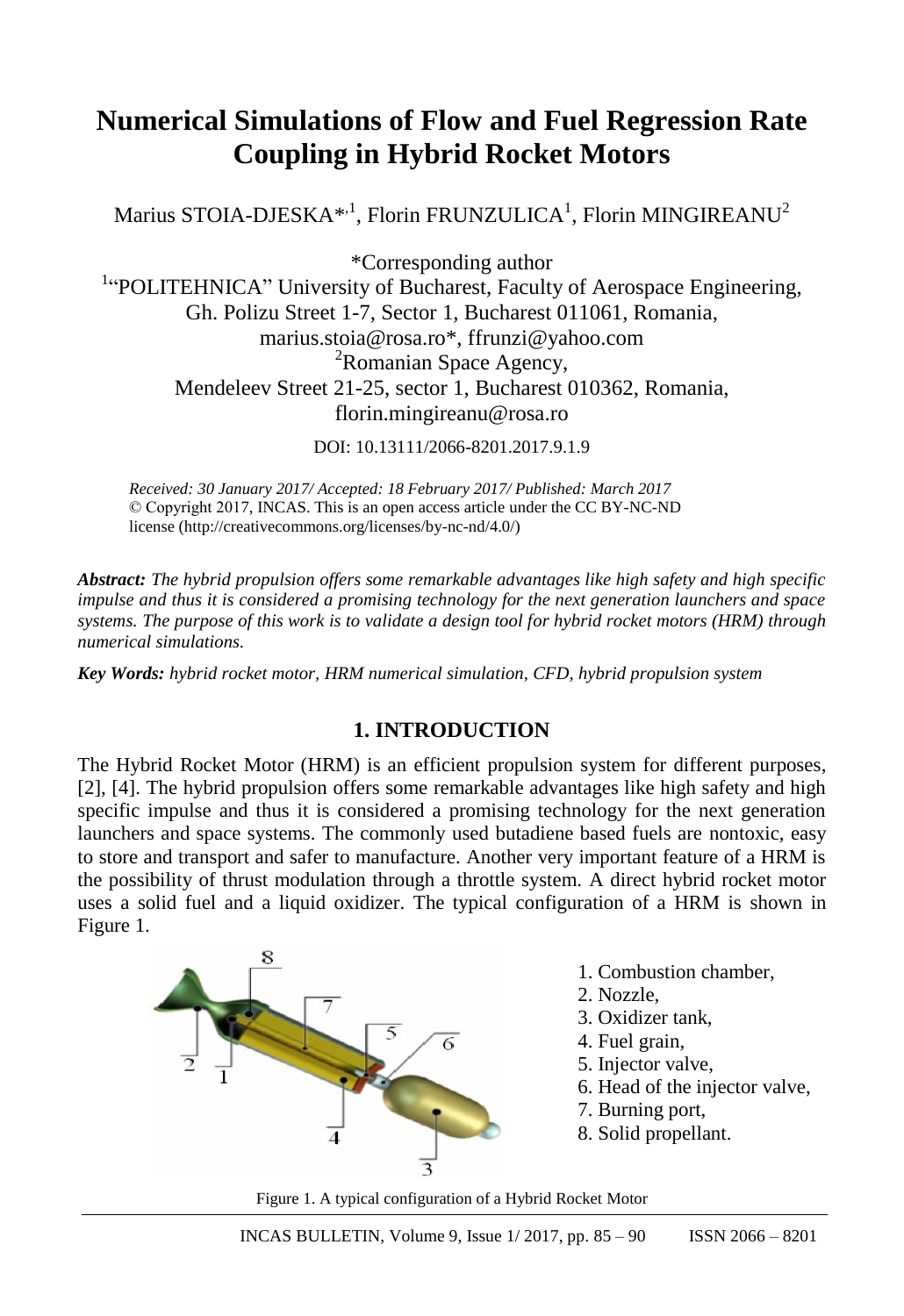The physical mechanism characterizing hybrid rockets is the boundary layer combustion, [4]. Unfortunately, the direct numerical simulation of the mutually interacting flow, combustion and heat conduction processes is too difficult to be performed in the preliminary design phase of a HRM.



The complexity of the physical processes results from Figure 2.

Figure 2. The complexity of the physical processes in a HRM

From a numerical point of view, a CFD based investigation of the flow and of the other physical processes faces with some difficulties arising, among others, from the dynamics of the boundary between the fuel and the combustion port, see Figure 3.

The burn of the fuel produces not only the injection in the combustion port of mass and energy fluxes, but also the movement of the previously mentioned boundary, [1].



Figure 3. Schema of a HRM (axis-symmetric geometry)

A simpler model is therefore required for performing overall analysis and parametric studies during the design phase of a HRM.

Of course, such a simpler model must be verified and validated before being used for engineering purposes.

The validation of such a simpler model through numerical simulations is the objective of this work.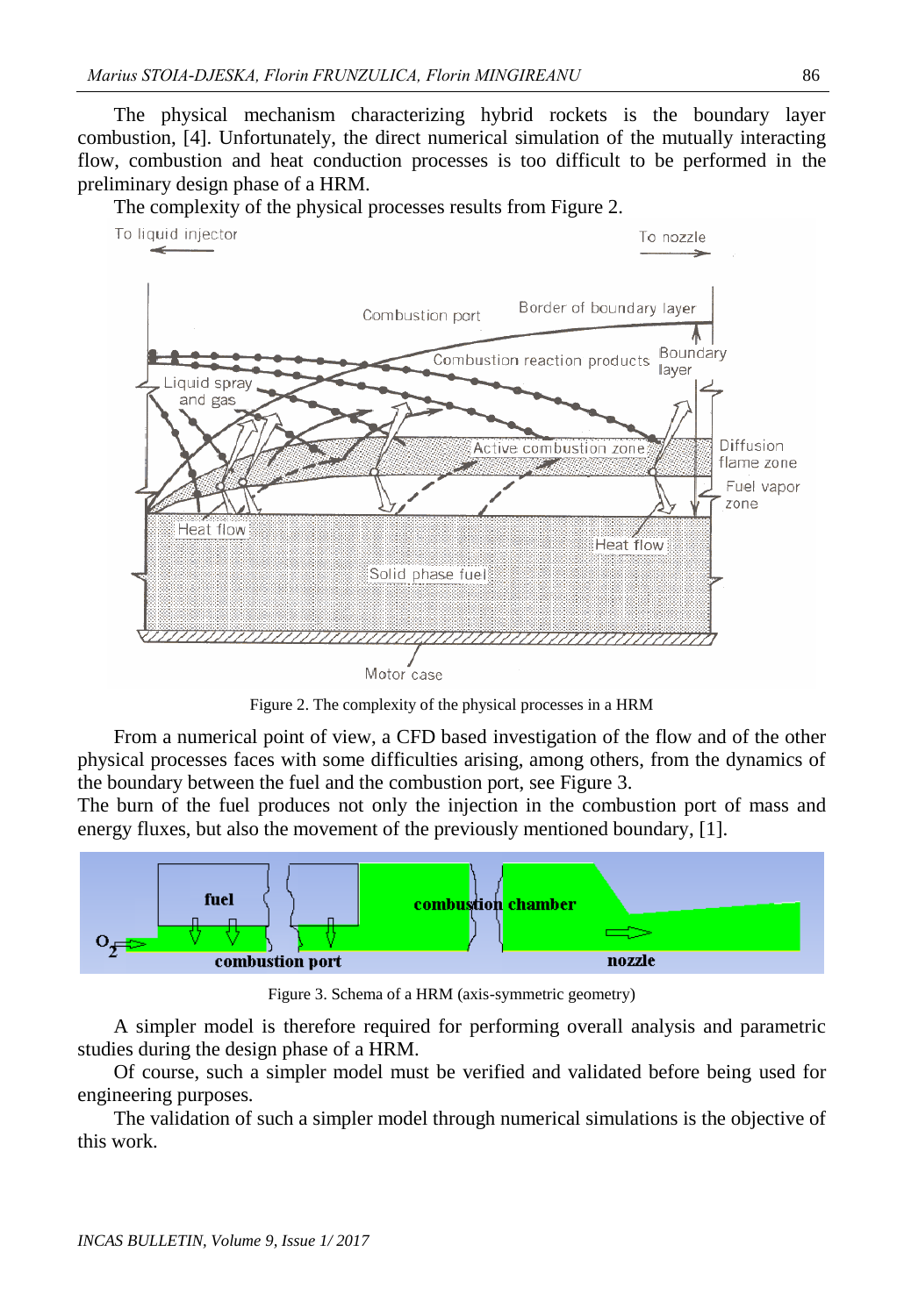## **2. THE SIMPLIFIED MODEL OF FLOW**

The flow through the HRM combustion port is assumed to be unsteady, compressible and essentially one-dimensional, [1]. At each cross-section the kinematic and thermodynamic flow parameters are homogeneous. The flow parameters are supposed to vary continuously and smoothly along the channel. The mass, momentum and total energy conservation laws can be applied to describe the flow.

The viscous effects are neglected. The burning surface of the propellant supplies continuously the gases flowing through the channel with combustion products and also with energy. The heat exchange in flow is dominated by the convection and thus the conduction along the combustion port axis is neglected.

The mixture density, temperature and pressure are constant on the cross section. The assumption about the one-dimensionality of the flow leads to the use of only the axial equations of gas dynamics with source terms: mption about the one-dimensionality of the flow leads to the use of only the active explicitly in the model. The flow model adopted in this work is the 1-D Eu<br>tions of gas dynamics with source terms:<br> $\begin{bmatrix} \rho \\ \rho \end{bmatrix}$ 

velocity explicitly in the model. The flow model adopted in this work is the 1-D Euler  
equations of gas dynamics with source terms:  

$$
\frac{\partial}{\partial t} \begin{bmatrix} \rho \\ \rho u \\ \rho E \end{bmatrix} + \frac{\partial}{\partial x} \begin{bmatrix} \rho u \\ \rho u^2 + p \\ u(\rho E + p) \end{bmatrix} = -\frac{1}{A} \begin{bmatrix} \rho u A_x + \rho A_t \\ \rho u^2 A_x + \rho u A_t \\ u(\rho E + p) A_x + \rho E A_t \end{bmatrix} + \frac{1}{A} \begin{bmatrix} \dot{m} \\ 0 \\ c_p T_f \dot{m} \end{bmatrix}, A = \pi r_A^2
$$
(1)  
where  $p = \rho RT = (\gamma - 1) \begin{bmatrix} \rho E - \frac{(\rho u)^2}{2} \end{bmatrix}$ ,  $e = c$ ,  $T = \frac{1}{2\pi R T}$ ,  $\dot{m} = \dot{r} \rho$   $2\pi r$ .

$$
[\rho E] \qquad [u(\rho E + p)] \qquad [u(\rho E + p)A_x + \rho E A_t] \qquad [c_p T_f \dot{m}]
$$
\nwhere  $p = \rho RT = (\gamma - 1) \left[ \rho E - \frac{(\rho u)^2}{2\rho} \right]$ ,  $e = c_v T = \frac{1}{\gamma - 1} RT$ ,  $\dot{m} = \dot{r} \rho_p 2\pi r_A$ .  
\nThe regression rate model is given by  $\dot{x} = a G^n$ ,  $G = \rho u = \frac{dr_A(t, x)}{2r_A(t, x)}$ .

The regression rate model is given by  $\dot{r} = a G^n$ ,  $G = \rho u$ ,  $\frac{dr_A(t, x)}{dt}$  $(t,x)$ ,  $G = \rho u$ ,  $\frac{dr_A(t,x)}{dt} = \dot{r}(t,$  $\dot{r} = a G^n$ ,  $G = \rho u$ ,  $\frac{dr_A(t,x)}{dt} = \dot{r}(t,x)$  with the constants  $a=0.087$  and  $n=0.615$  (these coefficients are depending on the fuel-oxidizer combination).

The geometry of the computational domain adopted in this work consists in the combustion port, the post-combustion chamber and the nozzle, see Figure 4.



Figure 4. The simplified geometry of the computational domain used in the 1-D approach

The left boundary is the entrance in the combustion port. The outlet boundary coincides with the nozzle exit.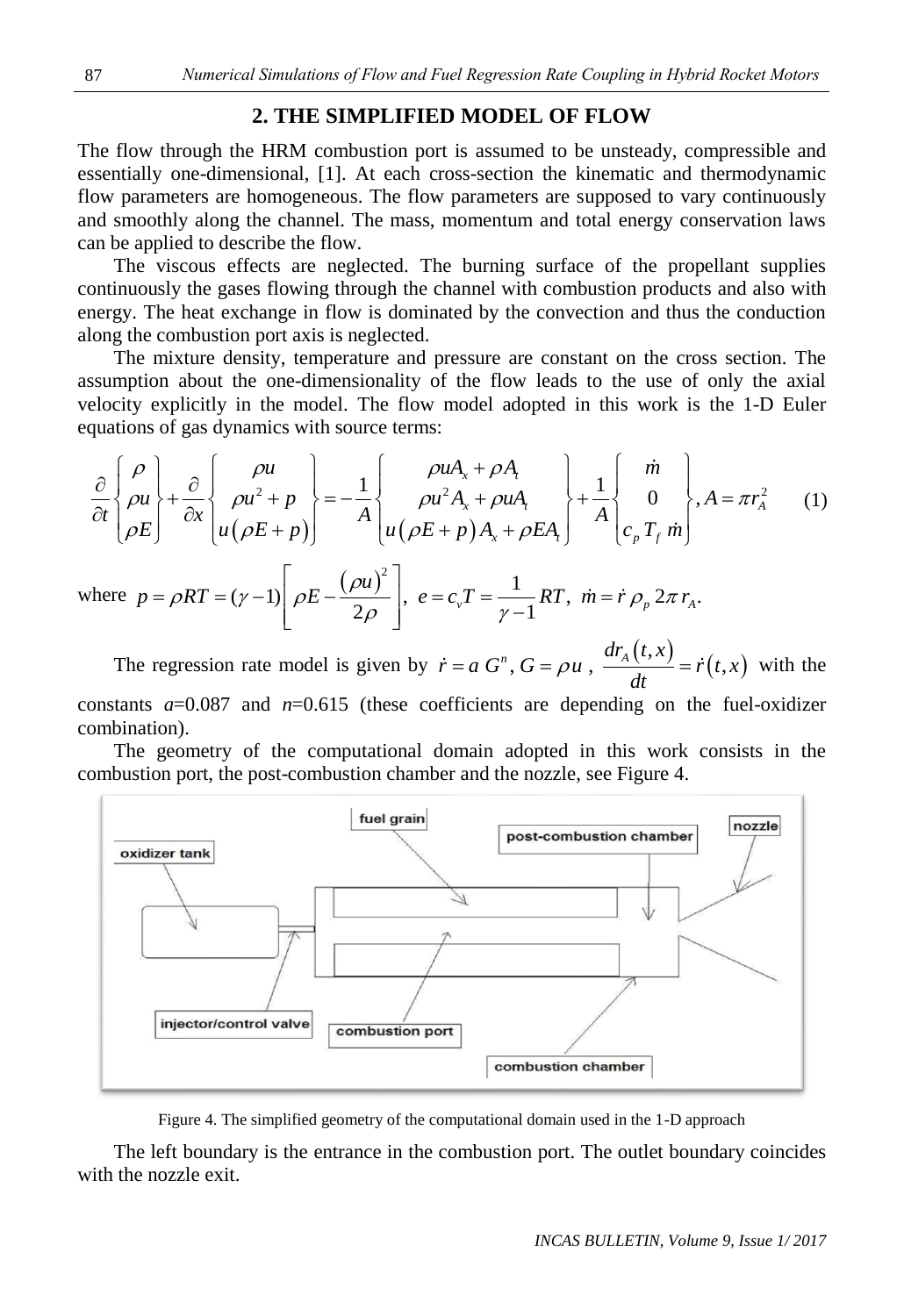The numerical solution procedure is based on the standard cell-centered finite volume scheme of Godunov type, [5], coupled with an implicit second-order discretization in time. The numerical fluxes at cells faces are evaluated using Roe's flux-difference scheme. The second order spatial accuracy is obtained by linearly expanding the cell-centered values to each cell face. To maintain the monotonic character of the scheme we use the MINMOD type limiter applied to gradients in the regions where steep gradients and/or shocks are present. Due to the presence of the very strong source terms in the governing equations and in order to avoid the use of very small type steps, an implicit algorithm is used for time advancement and this is done using a dual time approach, [6]. The numerical simulation of the 1-D compressible flows coupled with the fuel regression rate law allows the calculation of the kinematic and thermodynamic variables throughout the flow field and fuel grain. The burning chamber pressure, temperature and density as functions of time are typical examples. Further, used as virtual test facility, the code offers also global performances of the HRM like the total impulse and the thrust versus time.

#### **3. CFD SIMULATIONS AND COMPARISON OF THE RESULTS**

For CFD simulation we have used the ANSYS Fluent commercial software with the following settings: axis-symmetric inviscid flow, transient density based solver, implicit second order - flux treatment, implicit one-order transient formulation, dynamic mesh for regression surface. The time step based on physically formulation is about  $\sim 10^{-7}$  sec. The geometry of the computational domain adopted in this work consists in the combustion port, the post-combustion chamber and the nozzle.

The main dimensions are: length - 1524 mm, exterior diameter - 80 mm, diameter of oxygen valve - 8.89 mm, critical diameter of nozzle - 33.02 mm, outside diameter of nozzle - 44.80 mm. The burning process involved HTPB (Hydroxyl-Terminated Poly-Butadiene) and as oxidizer, Nitrous - Oxide. The constants used in simulations are: adiabatic coefficient of burning products - 1.5, burning gas constant - 336.6777 J/Kg/K, oxidizer adiabatic coefficient - 1.4, oxidizer constant 259.8 J/kg K, initial oxidizer pressure  $50 \times 10^5$  Pa. The mesh has mixed elements: triangular and quadrilateral elements (317562 cells and 202212 nodes).

Figure 5 shows the snapshots of static pressure and Mach number at time  $= 1$  sec., in the nozzle and in the combustion port. The numerical results show that the flow in the nozzle has some specific features: a) very high values of the pressure and temperature in the combustion chamber, b) the fluid is strongly accelerated in the nozzle, c) the occurrence of shock waves and d) the very low Mach number in the combustion chamber. All these aspects have also been revealed by the simpler 1-D model. Further, in the table 1 the specific impulse and total impulse obtained from the results calculated with the 1-D model are presented and they are in good agreement with those obtained from CFD simulations and experimental data, [3].

| Impulse                             | Experimental | 1-D model | Axis-symmetric model |  |
|-------------------------------------|--------------|-----------|----------------------|--|
| Specific impulse (s)                | 145.4        | 149       | 147.38               |  |
| $I_{\rm so}$ =Thrust /( <i>m</i> g) |              |           |                      |  |
| Total impulse (Ns)                  | 1374         | 1404      | 1395.72              |  |
| $I_{\text{tot}}$   Thrust(t) dt     |              |           |                      |  |

|  |  | Table 1. Specific and total impulse |  |  |  |  |
|--|--|-------------------------------------|--|--|--|--|
|--|--|-------------------------------------|--|--|--|--|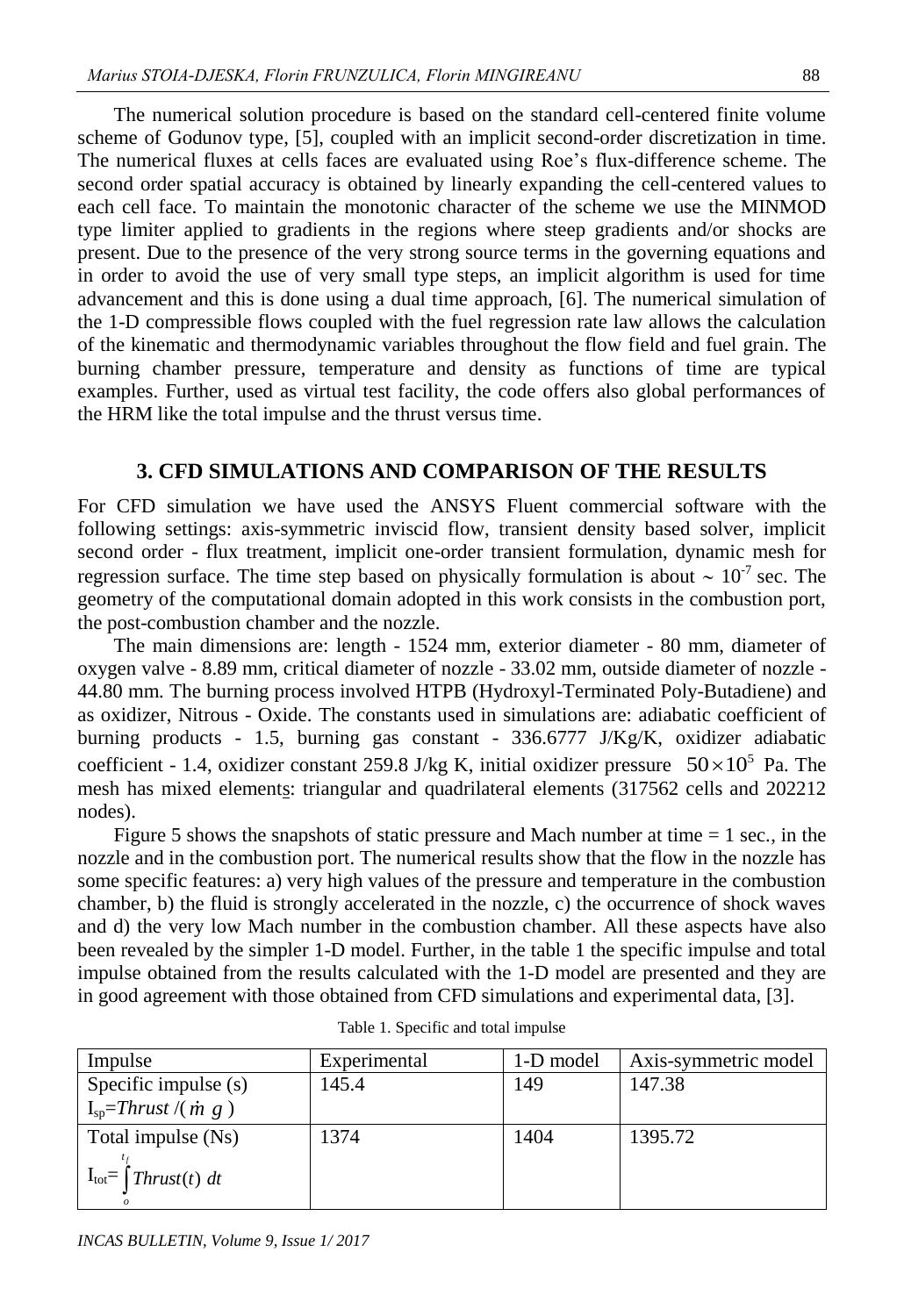

## **4. CONCLUSIONS**

In the present work we have developed first a simplified HRM model. The flow model is based on the one-dimensional Euler equations with source terms, to which is adapted an empirical model for the fuel regression rate. The ANSYS Fluent is then used for the numerical simulation of the mutually interacting three-dimensional flow and other physical processes in a very rigorous manner. The numerical results obtained with both models show a good agreement.

## **ACKNOWLEDGMENTS**

This paper was supported by the Romanian Space Agency, STAR Programme, research contract no. 35/2012- STRAC*.* A version of this work was presented at *3 rd International Workshop on Numerical Modelling in Aerospace Sciences, NMAS 2015*, 06-07 May 2015, Bucharest, Romania.

#### **REFERENCES**

- [1] B. Collburn, A manual for hybrid propulsion system design, 1<sup>st</sup> ed., Aerocon Systems, 2006.
- [2] G. P. Sutton, O. Biblarz, *Rocket propulsion elements*, 7nt ed., John Wiley&Sons Inc., ISBN 0-471-32642-9, New York, 2009.